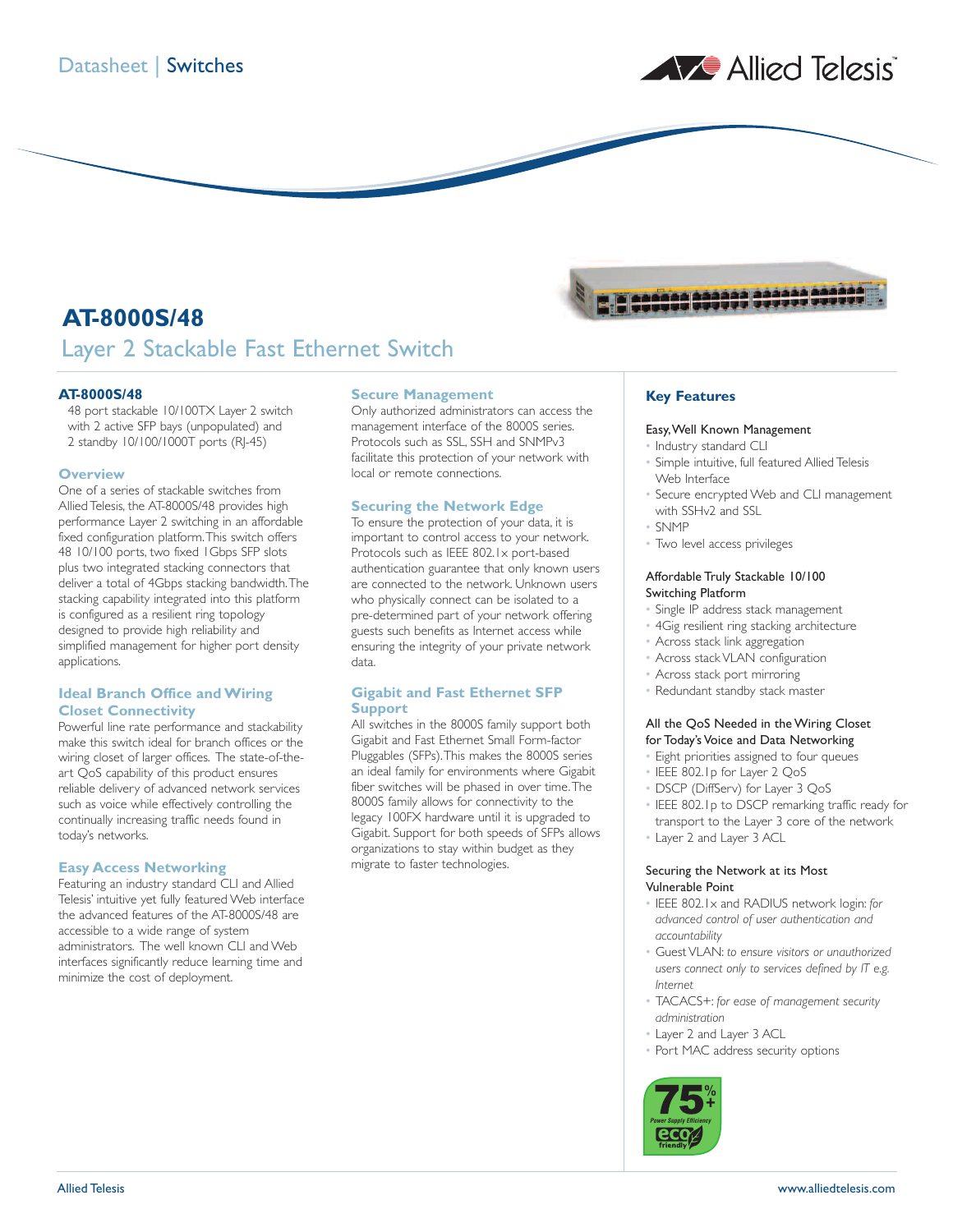# **AT-8000S/48** | Layer 2 Stackable Fast Ethernet Switch

#### **System Configuration**

| <b>Dimensions</b>       | 44cm x 25.7cm x 4.3cm                   |
|-------------------------|-----------------------------------------|
| $(W \times D \times H)$ | $(17.3" \times 10.1" \times 1.7")$      |
| Weight                  | 3.38kg (7.45lb)                         |
| Mounting                | 19" rack-mountable hardware<br>included |

# **System Capacity**

64MB RAM 16MB flash memory 400Mhz CPU Up to 4,096 VLAN ID 8,000 MAC address Packet buffer memory 1Mbit

# **Performance**

| sizes                      | Wirespeed switching on all Ethernet ports for all packet |
|----------------------------|----------------------------------------------------------|
| <b>Throughput</b>          | 13.09Mpps                                                |
| Switching capacity         | 17.6Gbps                                                 |
| <b>MTBF</b>                | 314.322 hours                                            |
| Store and forward mode     |                                                          |
| Non-blocking switch fabric |                                                          |
| Auto MDI/MDI-X             |                                                          |

Latency 10Mbit 88.60 µsec<br>100Mbit 18.06 µsec 18.06 µsec

| Port speed                    |                    |
|-------------------------------|--------------------|
| 10/100TX                      | $R$ -45            |
| 10/100/1000T                  | $RI-45$            |
| 100FX, 1000SX, 1000LX         | SFP slot           |
| <b>RS232</b>                  | DB9 pin, male port |
| Internal power supply and fan |                    |

### **Interface Standards**

| IEEE 802.3         | 10T                    |  |
|--------------------|------------------------|--|
| IFFF 802.3u        | <b>100TX and 100FX</b> |  |
| <b>IEEE 802.3z</b> | 1000SX                 |  |
| IEEE 802.3ab       | 1000T                  |  |

# **General Standards**

| <b>IEEE 802.ID</b> | <b>Bridging</b>            |  |
|--------------------|----------------------------|--|
| IEEE 802.3x        | BackPressure/ flow control |  |

# **Redundancy Standards**

| <b>IEEE 802.ID</b><br><b>IEEE 802.IW</b> | Spanning-Tree Protocol<br>Rapid Spanning-Tree |
|------------------------------------------|-----------------------------------------------|
| <b>IEEE 802.1s</b>                       | Multiple Spanning-Tree                        |
| BPDU guard                               |                                               |
| IEEE 802.3ad                             | LACP link aggregation                         |
|                                          | (with up to eight members per                 |
|                                          | group and up to eight groups per              |
|                                          | device)                                       |
| Static port trunk                        |                                               |

# **Quality of Services (QoS)**

QoS in Layer 2 (IEEE 802.1p compliant Class of Service) Traffic prioritization using IEEE 802.1p, ToS, DSCP fields Map IEEE 802.1p priorities to CoS queues to prioritize traffic at egress Strict Scheduling and Weighted Round Robin

# **VLANs**

IEEE 802.1Q VLAN tagging Up to 256 VLANs Port-based VLANs MAC-based VLANs Private VLANs GARP VLAN Registration Protocol (GVRP)

# **Multicast Standards**

| RFC 3376 | <b>IGMP</b> querier    |  |
|----------|------------------------|--|
| RFC 3376 | IGMP snooping (ver. 3) |  |
| RFC 2236 | IGMP snooping (ver. 2) |  |
| RFC 1112 | IGMP snooping (ver. I) |  |

# **IPv61**

| IP <sub>v6</sub>              | OoS                                 |
|-------------------------------|-------------------------------------|
| IPv6                          | ACL                                 |
| IP <sub>v</sub> 6             | Host                                |
| <b>RFC 2461</b>               | IPv6 neighbor discovery             |
| <b>RFC 2463</b>               | ICMPv6: Internet Control Message    |
|                               | Protocol version 6                  |
| <b>RFC 1981</b>               | Path MTU discovery                  |
| Dual-stack IPv4/IPv6 protocol |                                     |
| IP <sub>v</sub> 6             | Tunnelling over IPv4                |
| IP <sub>v</sub> 6             | Network management                  |
| IP <sub>v</sub> 6             | <b>Applications: WEB/SSL Telnet</b> |
|                               | server/SSH, AAA/Radius, Management  |
|                               | ACLs, SNTP, PING, TFTP/Copy, Syslog |

# **Management and Monitoring**

| WEB, CLI, Serial |                                |
|------------------|--------------------------------|
| RFC 1157         | SNMPv1/v2c                     |
| RFC 2570         | SNMP <sub>v</sub> 3            |
| RFC 1213         | MIB-II                         |
| RFC 1573         | <b>Evolution of MIB-II</b>     |
| RFC 1215         | TRAP MIB                       |
| RFC 1493         | <b>Bridge MIB</b>              |
| RFC 2863         | Interfaces group MIB           |
| RFC 1643         | <b>Ethernet like MIB</b>       |
| RFC 1757         | RMON 4 groups:                 |
|                  | Stats, History, Alarms, Events |
| RFC 2674         | <b>IEEE 802.10 MIB</b>         |
| RFC 1866         | HTML                           |
| RFC 2068         | <b>HTTP</b>                    |
| RFC 854          | <b>Telnet</b>                  |
| RFC 783          | <b>TFTP</b>                    |
| LLDP'            |                                |
| IEEE 802.lab     |                                |
| LLDP-MED'        |                                |
|                  |                                |

IP address allocation RFC 951/ RFC 1542 BootP/ DHCP DHCP snooping Manual

RFC 2030 SNTP, Simple Network Time Protocol Syslog event Dual software images

Stacking Up to six units Single system appearance Single IP management Backup master Full-duplex link with 2Gbps performance Link aggregation/trunking across stack Port mirroring across stack VLAN across stack